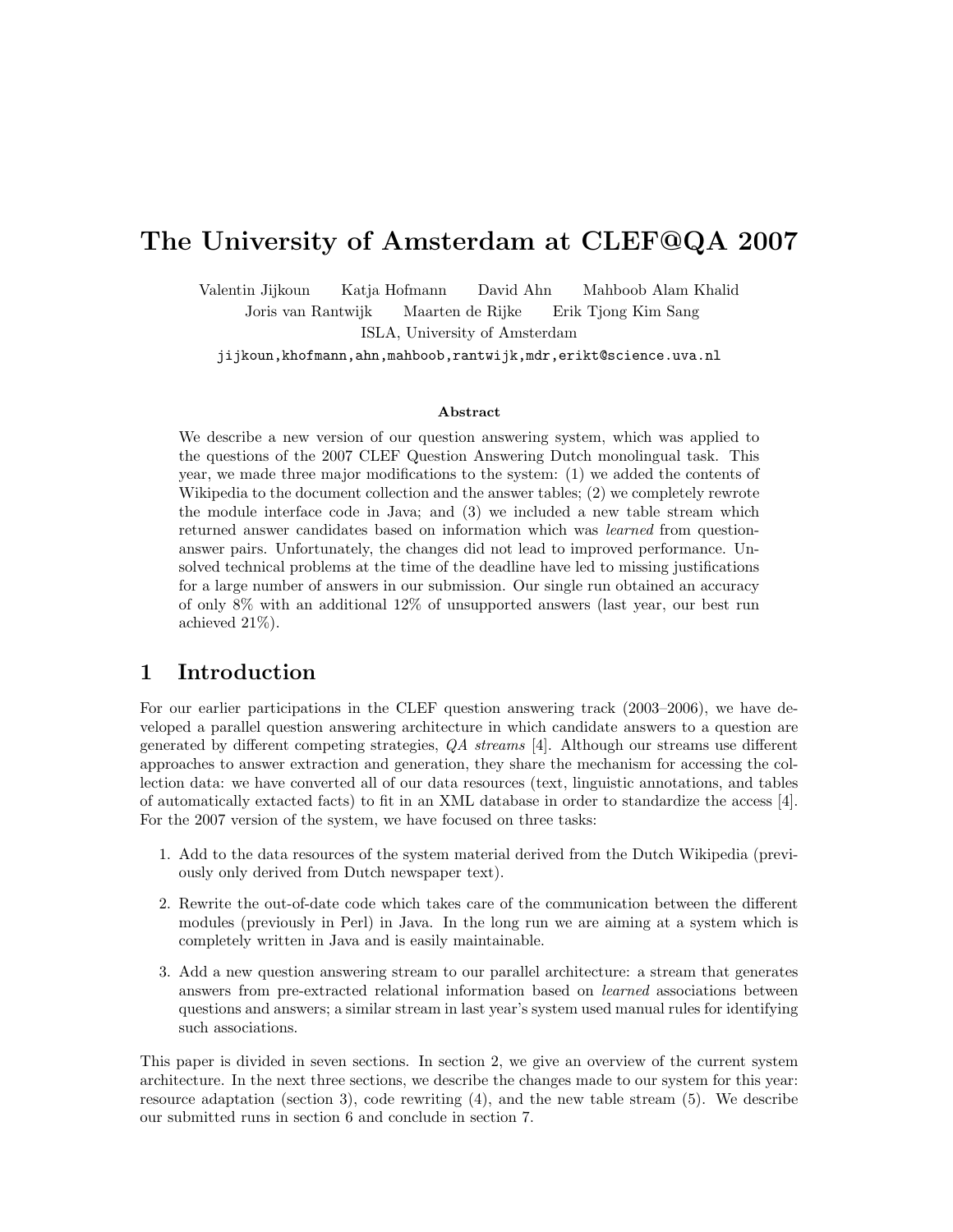

Figure 1: Quartz-2007: the University of Amsterdam's Dutch Question Answering System. After question analysis, a question is forwarded to two table modules and two retrieval modules, all of which generate candidate answers. These four question processing streams use the two data sources for this task, the Dutch CLEF newspaper corpus and Dutch Wikipedia, as well as fact tables which were generated from these data sources, and the Web. Related candidate answers are combined and ranked by a postprocessing module, which produces the final list of answers to the question.

### 2 System Description

The architecture of our Quartz QA system is an expanded version of a standard QA architecture consisting of parts dealing with question analysis, information retrieval, answer extraction, and answer post-processing (clustering, ranking, and selection). The Quartz architecture consists of multiple answer extraction modules, or streams, which share common question and answer processing components. The answer extraction streams can be divided into three groups based on the text corpus that they employ: the CLEF-QA corpus, Dutch Wikipedia, or the Web. Below, we describe these briefly.

The Quartz system (Figure 1) contains four streams that generate answers from the two CLEF data sources, the CLEF newspaper corpus and Wikipedia. The Table Lookup stream searches for answers in specialized knowledge bases which are extracted from the corpus offline (prior to question time) by predefined rules. These information extraction rules take advantage of the fact that certain answer types, such as birthdays, are typically expressed in one of a small set of easily identifiable ways. The stream uses the analysis of a question to determine how a candidate answer should be looked up in the database using a manually defined mapping from question to database queries. Our new stream, ML Table Lookup, performs the answer lookup task by using a mapping learned automatically from a set of training questions (see section 5 for a more elaborate description). The Ngrams stream looks for answers in the corpus by searching for most frequent word ngrams in a list of text passages retrieved from the collection using a standard retrieval engine (Lucene) using a text query generated from the question.

The most advanced of the four streams is XQuesta. For a given question, it automatically generates XPath queries for answer extraction, and executes them on an XML version of the corpus which contains both the corpus text and additional annotations. The annotations include information about part-of-speech, syntactic chunks, named entities, temporal expressions, and dependency parses (from the Alpino parser [6]). For each question, XQuesta only examines text passages relevant to the question (as identified by Lucene).

There is one stream which employs textual data outside the CLEF document collection defined for the task: the Ngrams stream also retrieves answers by submitting automatically generated web queries to the Google web search engine and collecting most common ngrams from the returned snippets. The answers candidates found by this approach are not backed up by documents from the CLEF collection as required by the task. For this reason such candidates are never returned as actual answers, but only used at the answer merging stage to adjust the ranking of answers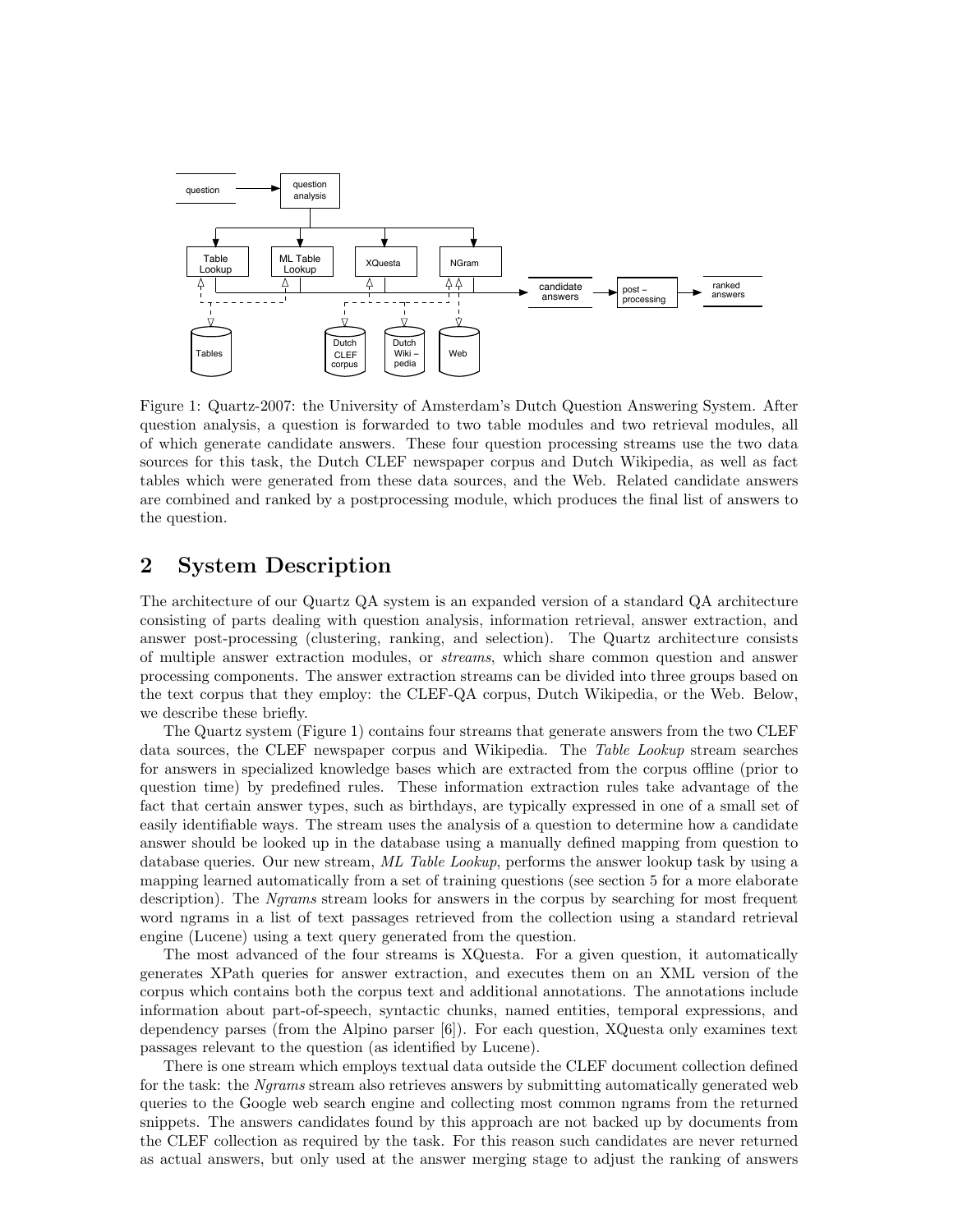that are found by other QA streams.

### 3 Wikipedia as a QA Resource

Our system uses Dutch Wikipedia in the same way as the Dutch newspaper corpus. We used an XML dump of Wikipedia<sup>1</sup> that provides basic structural markup and additionally annotated it with sentence boundaries, part-of-speech tags, named entities and temporal expressions. Wikipedia was consulted by the XQuesta and NGram streams and was also used for offline information extraction.

### 4 Rewriting Interface Code in Java

The QA system we used in previous years consisted of many components but was mostly developed ad-hoc, i.e., without a consistent system architecture. As a result, the system was difficult to maintain and change. To address this problem we re-implemented large parts of the system following a modular system design. The goal is to develop a self-contained system that is consistent and can be maintained more easily. The main feature of the newly developed system architecture is that it consists of several modules which are cleanly separated by interfaces. This allows us to minimize dependencies between components.

Figure 2 gives an overview of the main components of our QA system. The core modules are document collection, text analysis, data, question answering, and answer selection. The package apps contains several small programs that combine functionality of the core modules into complete applications, such as the CLEF batch system, an interactive command-line program, and an online demo of our QA system.<sup>2</sup>



Figure 2: UML Component diagram showing modules and module dependencies. Boxes represent individual modules, circles represent interfaces, and half-circles indicate that a module depends on an interface.

Central to our system is the data module which abstracts all textual data within the system as AnnotatedText. AnnotatedText objects maintain an XML representation of the data and allow access through both Java methods and XQuery. XML annotations can be added as necessary. At

<sup>1</sup>URL: http://ilps.science.uva.nl/WikiXML

<sup>2</sup>The Dutch version of our QA demo can be accessed at http://cs-ilps.science.uva.nl:20500/. Uses Table Lookup stream only.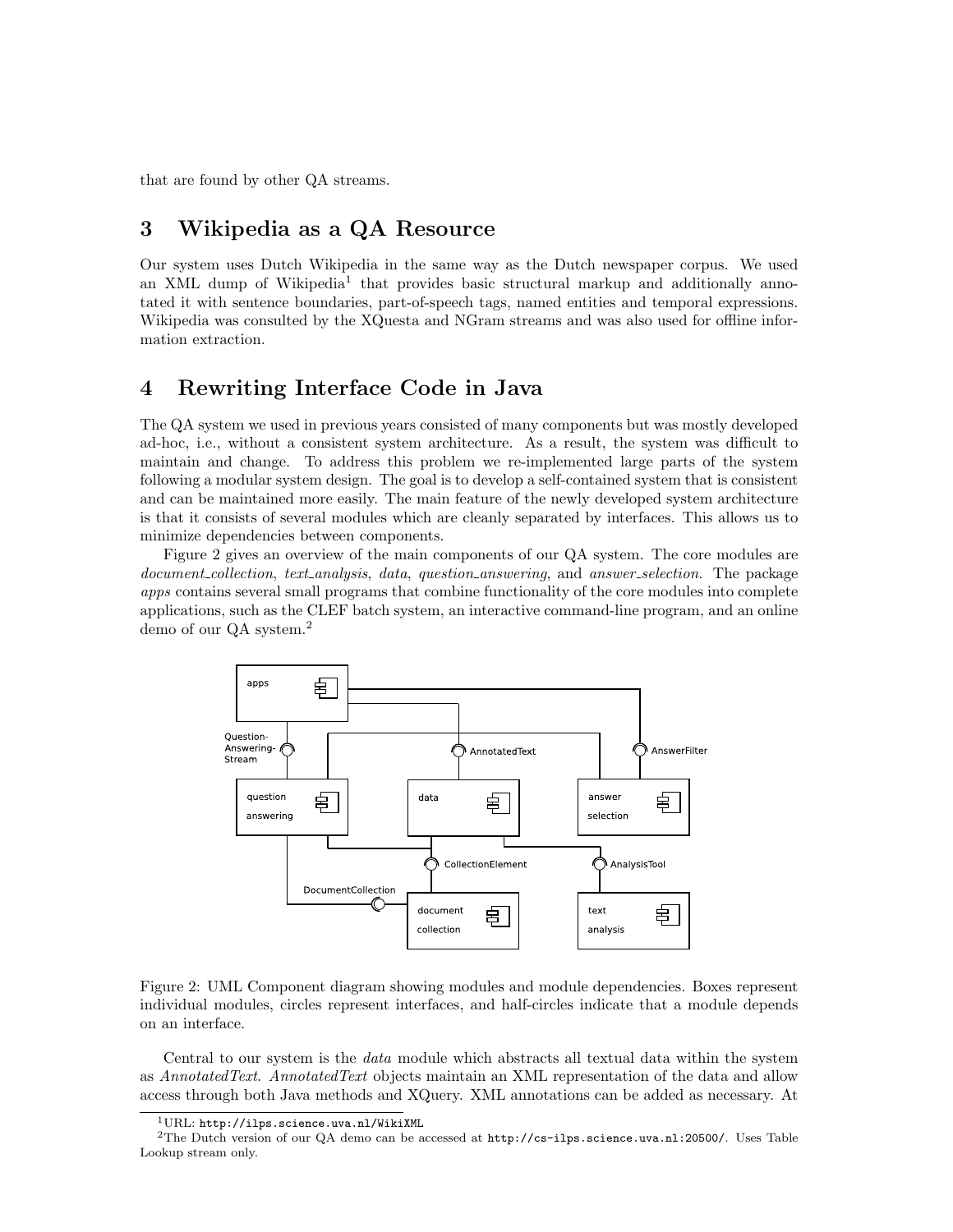each processing step the data objects can be serialized to their XML representation for logging or data exchange with external programs.

The *question\_answering* module contains our QA streams. Each stream implements the interface *QuestionAnsweringStream* which allows applications to run streams in a unified way. This allows us to add new QA streams to the system on the fly, without changing any of the existing components.

To make question answering streams independent of the specifics of different document collections — SQL tables, the CLEF newspaper corpus, Wikipedia, and the web — the *docu*ment collection module provides access via the *DocumentCollection* and *CollectionElement* interfaces. DocumentCollection provides methods for retrieving elements from a collection. Implementations for different IR engines and web search engines were developed. To create answer candidates from CollectionElements, the elements are converted into AnnotatedText.

Text analysis tools, such as part-of-speach tagger, named-entity tagger, and question classifier, are part of the *text\_analysis* module and implement the *AnalysisTool* interface. Analysis tools are run on demand by a mechanism provided by the *data* module. Consumers of data objects, such as QA streams, specify which tools they require. The tools produce XML annotations which are added to the data objects and can be queried, for example using XQuery. We attempt to use standard XML annotation formats whenever possible.

The answer selection module contains filters for post-processing lists of answer candidates. Each post-processing tool implements the interface *AnswerFilter* so that applications using these tools are independent of implementation details. Sequences of post-processing tools can be assembled by higher-level applications as necessary. The tools can be applied either per-stream, or to the combined output of the system as a whole.

### 5 Machine Learning for QA from Tabular Data

As described in section 2, our offline information extraction module creates a database of simple relational facts to be used during question answering. A TableLookup QA stream uses a set of manually defined rules to map an analyzed incoming question into a database query. A new stream, *MLTableLookup*, uses supervised machine learning to train a classifier that performs this mapping. In this section we give an overview of our approach. We refer to [5] for further details.

Essentially, the purpose of the table lookup stream is to map an incoming question to an SQLlike query "select AF from T where  $sim(QF, Q)$ ", where T is the table that contains the answer in field  $AF$  and its other field  $QF$  has a high similarity with the input question  $Q$ . Executing such a query for a given question results in a list of answer candidates—the output of the MLTableLookup stream.

In the query formalism described above, the task of generating the query can be seen as the task of mapping an incoming question Q to a triple  $\langle T, QF, AF \rangle$  (a table-lookup label) and defining an appropriate similarity function  $sim(QF, Q)$ .

The database of facts extracted from the CLEF QA collection consists of of 16 tables containing 1.4M rows in total. For example, the *Definitions (name, definition)* table contains the definition of Soekarno as president of Indonesia, the table  $Birth dates(name, birthdate)$  contains the information that Aleksandr Poesjkin was born in 1799. Then, for a question such as Wie was de eerste Europese commissaris uit Finland? (Who was the first European Commissioner from Finland?) the classifier may assign the table-lookup label  $\langle T : DefinitionS, QF : Definition, AF : name \rangle$ . In this case, the question would be mapped to the SQL like query "select *name* from  $Definitions$ where  $\textit{sim}(definition, \{eerste, European, commissaris, Finland\})$ ".

For an incoming question, we first extract features and apply a statistical classifier that assign a table-lookup label, i.e., a triple  $\langle T, QF, AF \rangle$ . We then use a retrieval engine to locate values of field  $QF$  in table T which are most similar to the text of the question  $Q$  (according to a retrieval function  $sim(\cdot, \cdot)$ , and return values of corresponding AF fields. Figure 3 shows the architecture of our system.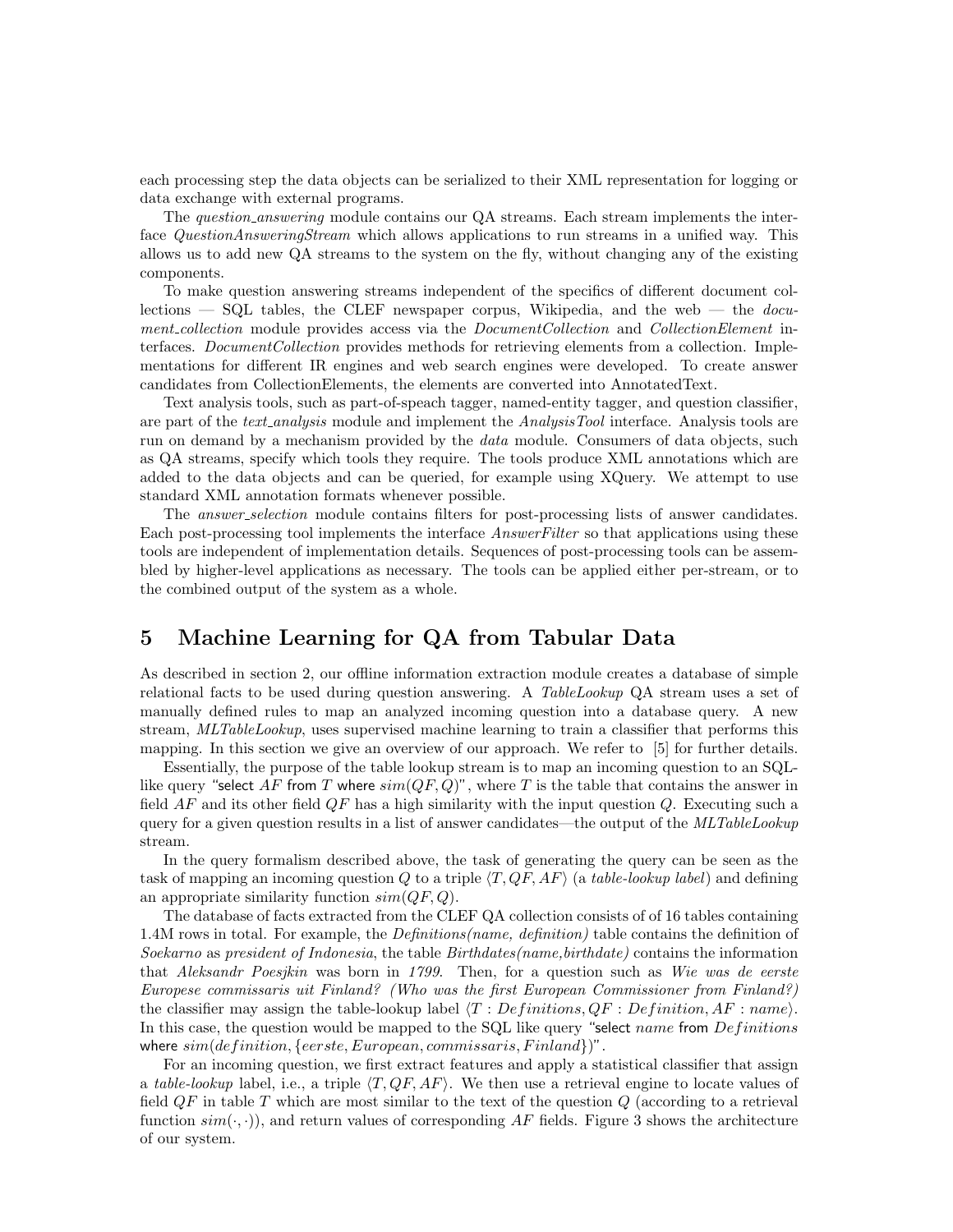

Figure 3: Architecture of the MLTableLookup QA stream.

Our architecture depends on two modules: the classifier that predicts table lookup labels and the retrieval model  $sim(\cdot, \cdot)$  along with the text representation and the retrieval query formulation. For the later task we selected Lucene's vector space model as retrieval model, and used a combination of two types of text representation, exact and stemmed forms of the question words, to formulate a retrieval query, i.e., to translate an incoming to question to a retrieval query.

The interesting and novel part of the new QA system is the second stage of our query formulation, i.e., training a classifier to predict table lookup labels. This stage, in turn, can be split in two parts: generating training data and actually training the classifier. We generate the training data using the selected retrieval model. We index the values of all fields of all rows in our database as separate documents. For each question  $q$ , we translate the question into the retrieval query and use the selected retrieval model to generate a ranked list of field values from our database. We select the document, table name  $T$  and the field name  $QF$ , such that it occurs first time in the ranked list and the value of some other field  $AF$  contains the answer of the question. In other words we find T,  $QF$  and  $AF$  such that the query "select AF from T where  $sim(QF, Q)$ " returns a correct answer to question q at the top rank. We use the label  $\langle T, QF, AF \rangle$  as a correct class for question  $q$ . For example, we translate the question In welk land in Afrika is een nieuwe grondwet aangenomen? (whose answer is Zuid-Afrika) into a retrieval query that is composed of the question words and words retrieved from the process of filtering out stopwords and stem the remaining the question words. Then we run the query against the retrieval engine's index; for this particular example our system finds the triplet  $\langle T : Locations, QF : location<sub>b</sub>, AF : location<sub>a</sub> \rangle$  as the optimal table-lookup label for this question.

Next, in order to generate training data, we represent each question as a set of features. We use the existing module of [2] to construct the set of features. Finally we train a memory-based classifier TiMBL [1] and use a parameter optimization tool to find the best setting for Timbl; see Figure 4 for an overview.

We used a set of question/answer pairs from the CLEF-QA tasks 2003–2006 and a knowledge base with tables extracted from the CLEF-QA corpus using the information extraction tools of QUARTZ system. We split our training corpus of 644 questions with answers into 10 sets and run a 10-fold cross-validation. The performance of the system is measured using the Mean Reciprocal Rank (MRR, the inverse of the rank of the first correct answer, averaged over all questions) and accuracy at n ( $a@n$ , the number of question answered at rank  $\leq n$ ). Table 1 shows the evaluation results averaged over the 10 folds.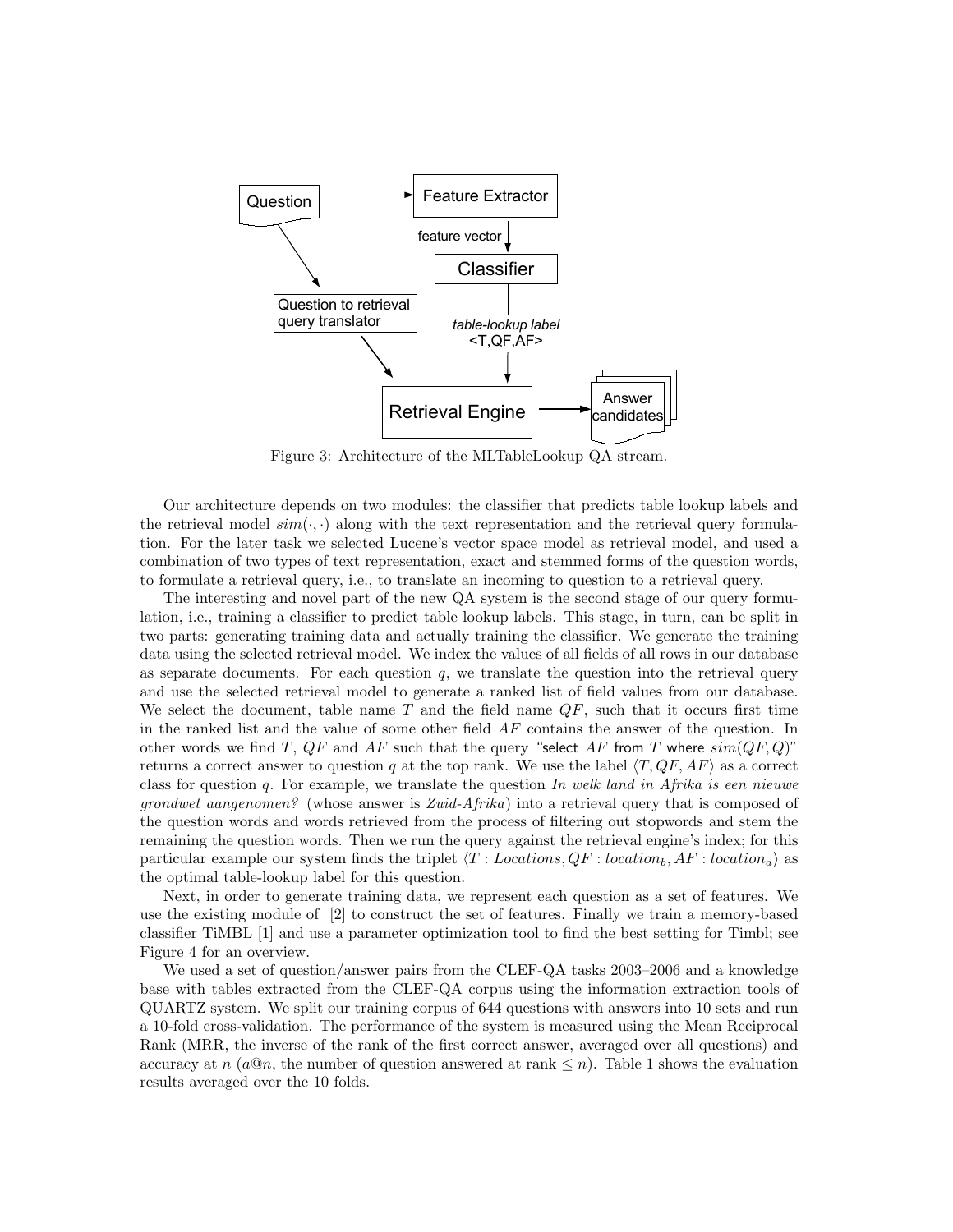

Figure 4: Learning table lookup labels

| a@1    | a@5    | a@10   | MRR.  |
|--------|--------|--------|-------|
| 13.1\% | 21.4\% | 24.1\% | 0.593 |



### 6 Runs

We have submitted a single Dutch monolingual run: uams071qrtz. The associated evaluation results can be found in Table 2. In this run, we have treated list questions as factoid questions: always returning the top answer. The planned updates of the system proved to be more time consuming than was expected. The system was barely finished at the time of the deadline. Because of this there was no time for an elaborate test or for compiling alternative runs. The performance of the system has suffered from this: only about 8% of the questions were answered correctly. The previous version achieved 21% correct on the CLEF-2006 questions.

The prime cause of the performance drop can be found in the submitted answer file. No less than 81 (41%) of the 200 answers did not contain the required answer snippet. This problem caused all but 4 of the unsupported assessments. 22 of these 81 answers mentioned a document id for the missing snippet but the other 59 lacked the id as well. The problem was caused by a mismatch between the new java code and the justification module which caused all justifications associated with answers from the two table streams to be lost.

When examining the answers for the factoid and definition questions, we noticed that a major problem is a mismatch between the expected answer type and the type of the answer. Here are a few examples:

- 0003. How often was John Lennon hit? Answer: Yoko Ono
- 0136. What is an antipope? Answer: Anacletus II
- 0160. Who is Gert Muller? Answer: 1947

As many as 61 of the 161 incorrectly answered displayed such a type mismatch. The question classification part of the system (accuracy: 80%) generates an expected type for each answer but it is not used in the postprosessing phase. Indeed, the addition of a type-based filter at the end of the processing phase is one of the most urgent tasks for future work.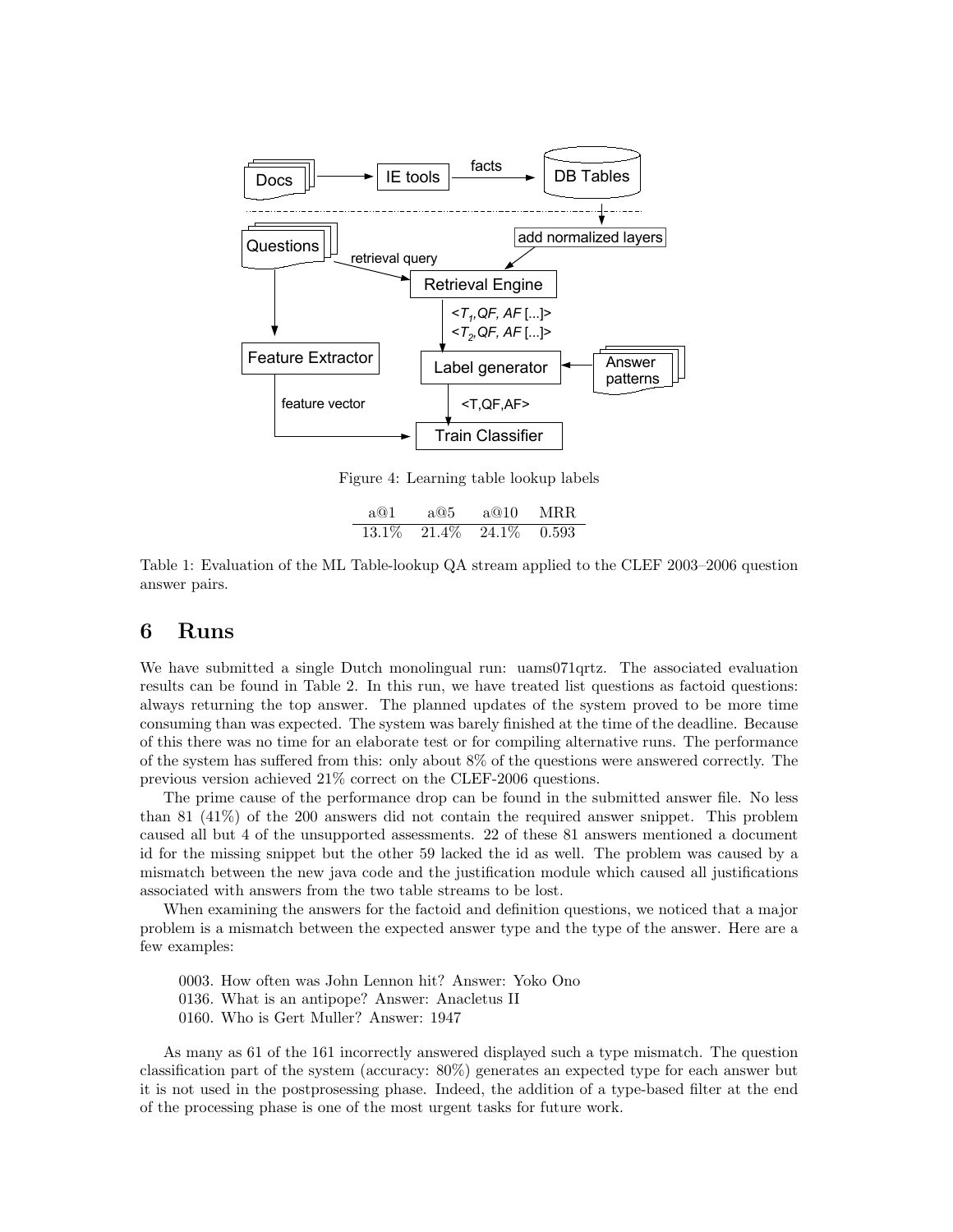| Question type          | <b>Total</b> | Right | Unsupported Inexact | Wrong | % Correct |
|------------------------|--------------|-------|---------------------|-------|-----------|
| factoid                | 156          | 14    |                     | 125   | $9\%$     |
| definition             | 28           |       |                     | 22    | $4\%$     |
| factoid+definition     | 184          | 15    | 22                  | 147   | 8%        |
| list                   | 16           |       |                     | 14    | $0\%$     |
| temporarily restricted | 41           |       | 3                   | 36    | $5\%$     |
| unrestricted           | 159          | 13    | 20                  | 125   | 8%        |
| all                    | <b>200</b>   | 15    | 23                  | 61    | 8%        |

Table 2: Assessment counts for the 200 top answers in the Amsterdam run submitted for Dutch monolingual Question Answering (NLNL) in CLEF-2007. About 8% of the questions were answered correctly. Another 12% were correct but insufficiently supported. The run did not contain NIL answers.

## 7 Conclusion

We have described the fifth iteration of our system for the CLEF Question Answering Dutch mono-lingual track (2007). While keeping the general multi-stream architecture, we re-designed and re-implemented the system in Java. This was an important update, which however did not lead to improved performance, mainly due to many technical problems that were not solved by the time of the deadline. In particular, these problems led to originating snippet being lost for many of the answer candidates extracted from the collection, leading to a large number of answers in our submission. Our single run obtained an accuracy of only 8% with an additional 12% of unsupported answers (last year, our best run achieved 21%).

Addressing these issues, performing a more systematic error analysis and answer extraction step in XQuesta stream and learning step in MLTableLookup are the most important items for future work.

## Acknowledgments

This research was supported by various grants from the Netherlands Organisation for Scientific Research (NWO). Valentin Jijkoun was supported under project numbers 220.80.001, 600.065.120 and 612.000.106. Joris van Rantwijk and David Ahn were supported under project number 612.066.302. Erik Tjong Kim Sang was supported under project number 264.70.050. Maarten de Rijke was supported by NWO under project numbers 017.001.190, 220.80.001, 264.70.050, 354.20.005, 600.065.120, 612.13.001, 612.000.106, 612.066.302, 612.069.006, 640.001.501, and 640.- 002.501. Mahboob Alam Khalid and Katja Hofmann were supported by NWO under project number 612.066.512.

## References

- [1] Walter Daelemans, Jakub Zavrel, Ko van der Sloot, and Antal van den Bosch. TiMBL: Tilburg Memory Based Learner, version 5.1, Reference Guide. University of Tilburg, ILK Technical Report ILK-0402., 2004. http://ilk.uvt.nl/.
- [2] V. Jijkoun, G. Mishne, and M. de Rijke. Building infrastructure for Dutch question answering. In Proceedings DIR-2003, 2003.
- [3] Valentin Jijkoun and Maarten de Rijke. Retrieving answers from frequently asked questions pages on the web. In Proceedings of the Fourteenth ACM conference on Information and knowledge management (CIKM 2005). ACM Press, 2005.